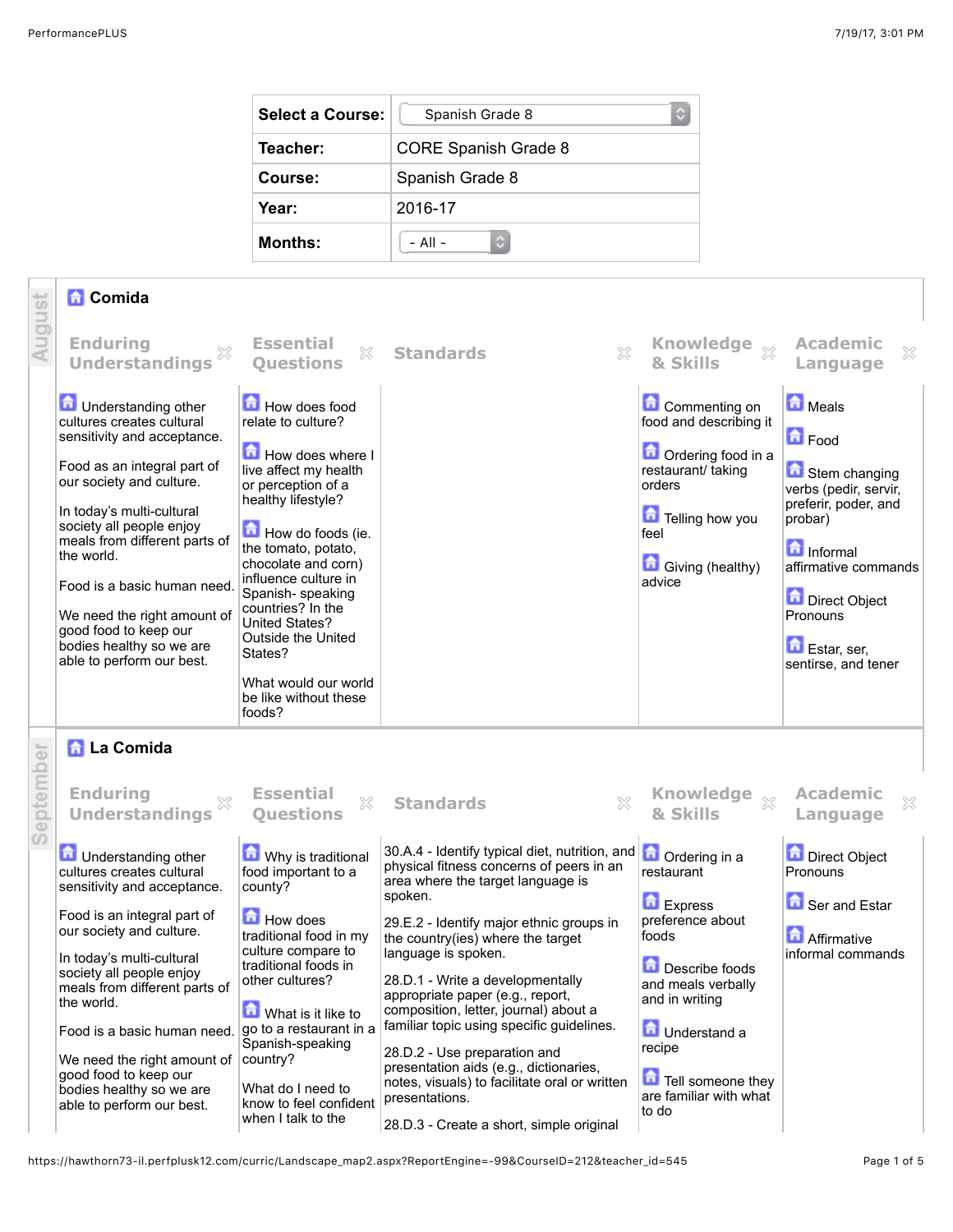|          |                                                                                   | waiter?                                              | story or poem based upon a model (e.g.,<br>fable, fairy tale, haiku, graphic poem,<br>anagram).                                                               | <b>D</b> Understand and<br>use direct object<br>pronouns                                                  |                                                           |
|----------|-----------------------------------------------------------------------------------|------------------------------------------------------|---------------------------------------------------------------------------------------------------------------------------------------------------------------|-----------------------------------------------------------------------------------------------------------|-----------------------------------------------------------|
|          | <b>Day of the Dead</b>                                                            |                                                      |                                                                                                                                                               |                                                                                                           |                                                           |
| October  | <b>Enduring</b><br><b>Understandings</b>                                          | <b>Essential</b><br>X<br><b>Ouestions</b>            | <b>Standards</b><br>X                                                                                                                                         | Knowledge xx<br>& Skills                                                                                  | <b>Academic</b><br>×<br>Language                          |
|          | All cultures are unique in<br>how they remember their                             | How is death<br>honored and                          | 28.C.1 - Follow simple written classroom<br>instructions.                                                                                                     | <b>Creating an</b><br>ofrenda                                                                             | See project<br>guidelines sheet                           |
|          | dead.<br>What we celebrate is                                                     | celebrated on Dia de<br>los Muertos?                 | 28.C.3 - Infer meaning of unfamiliar<br>vocabulary using contextual clues.                                                                                    |                                                                                                           | under "Assessments"                                       |
|          | dependent on<br>environmental, societal, and<br>cultural norms.                   |                                                      | 29.A.1 - Demonstrate culturally authentic<br>activities (e.g., sing a song, play a game,<br>prepare a food) following simple target<br>language instructions. |                                                                                                           |                                                           |
|          | What is a celebration?                                                            |                                                      | 28.D.2 - Present a simple age- and                                                                                                                            |                                                                                                           |                                                           |
|          | What do you celebrate with<br>your family?                                        |                                                      | stage-appropriate report on a familiar<br>topic.                                                                                                              |                                                                                                           |                                                           |
|          | What do you (your family) do<br>when a loved one passes<br>away? How do you feel? |                                                      | 28.D.3 - Use known vocabulary and<br>grammatical structures to write and<br>present a simple production or media<br>presentation (e.g., skit, commercial, ad, |                                                                                                           |                                                           |
|          | Why is it important to<br>remember the dead?                                      |                                                      | song).<br>29.A.1 - Demonstrate a wider range of                                                                                                               |                                                                                                           |                                                           |
|          | Can death be celebrated?                                                          |                                                      | culturally authentic activities following<br>target language instructions.                                                                                    |                                                                                                           |                                                           |
|          | <b>Continue Food Unit and Preview Healthy Body Unit</b>                           |                                                      |                                                                                                                                                               |                                                                                                           |                                                           |
| November | <b>Enduring</b><br><b>Understandings</b>                                          | <b>Essential</b><br>$\mathbb{X}$<br><b>Ouestions</b> | <b>Standards</b><br>X                                                                                                                                         | Knowledge xx<br>& Skills                                                                                  | <b>Academic</b><br>X<br>Language                          |
|          |                                                                                   |                                                      | 28.C.1 - Demonstrate comprehension of<br>the main message of a variety of written                                                                             | $\left  \frac{1}{\bullet} \right $ Daily routines with $\left  \frac{1}{\bullet} \right $ Reflexive verbs |                                                           |
|          |                                                                                   |                                                      | materials with the help of available<br>resources (e.g., dictionary, thesaurus,                                                                               | times<br><b>Giving advice</b>                                                                             | Telling time                                              |
|          |                                                                                   |                                                      | software, Internet, e-mail).<br>29.D.1 - Use acquired language to                                                                                             | Describing how                                                                                            | Direct Object<br>Pronouns                                 |
|          |                                                                                   |                                                      | identify some historical events, concepts,<br>and trends.                                                                                                     | people feel                                                                                               | <b>D</b> Estar                                            |
|          |                                                                                   |                                                      | 30.B.2 - Describe the activities of a<br>specific career in which the target                                                                                  | <b>C</b> Giving opinions                                                                                  | <b>Continue</b>                                           |
|          |                                                                                   |                                                      | language can be used.                                                                                                                                         | Explaining<br>relationships-who<br>knows who                                                              | commands with direct<br>object pronouns and<br>reflexives |
|          |                                                                                   |                                                      |                                                                                                                                                               | <b>Describing what is</b><br>happening at the time                                                        | Negative<br>Commands                                      |
|          |                                                                                   |                                                      |                                                                                                                                                               |                                                                                                           | <b>h</b> pensar que and<br>pensar with infinitives        |
|          |                                                                                   |                                                      |                                                                                                                                                               |                                                                                                           | <b>C</b> conocer                                          |
|          |                                                                                   |                                                      |                                                                                                                                                               |                                                                                                           | <b>Li</b> comparisons and<br>superlatives                 |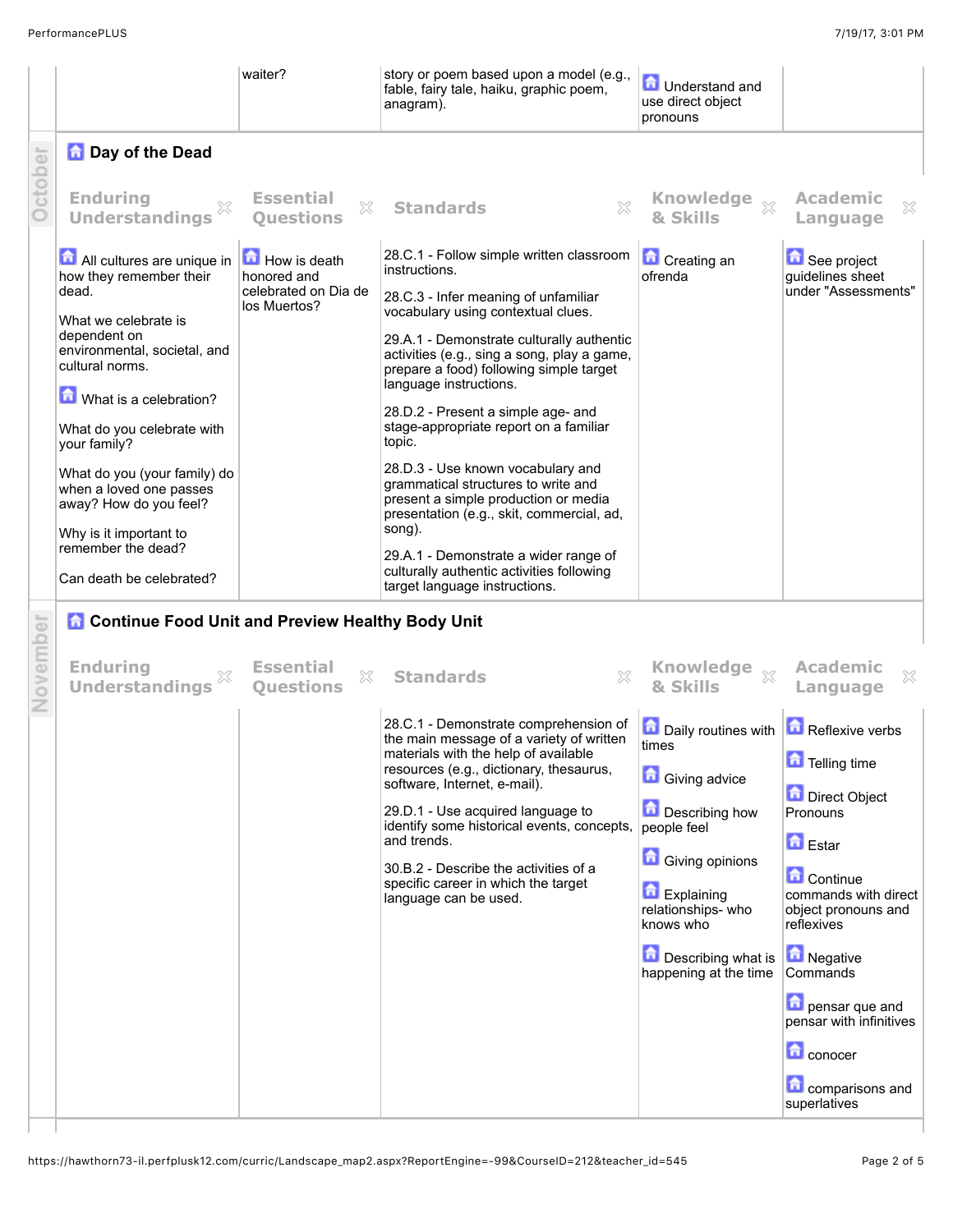|          | <b>High School Placement Exam</b>                                                                        |                                                                                                              |                                                                                                                                                                            |                                                        |                                              |
|----------|----------------------------------------------------------------------------------------------------------|--------------------------------------------------------------------------------------------------------------|----------------------------------------------------------------------------------------------------------------------------------------------------------------------------|--------------------------------------------------------|----------------------------------------------|
| December | <b>Enduring</b><br>X<br><b>Understandings</b>                                                            | <b>Essential</b><br>$\gtrsim$<br><b>Ouestions</b>                                                            | $\chi$<br><b>Standards</b>                                                                                                                                                 | Knowledge xx<br>& Skills                               | <b>Academic</b><br>×<br>Language             |
|          |                                                                                                          | How can I<br>demonstrate my<br>understanding of<br>vocabulary and<br>grammar from 7th<br>grade to early 8th? |                                                                                                                                                                            | $\overline{a}$ 7th & 8th<br>Grammar +<br>Vocabulary    |                                              |
|          | <b>F</b> El Cuerpo- Body Parts                                                                           |                                                                                                              |                                                                                                                                                                            |                                                        |                                              |
|          | <b>Enduring</b><br>X<br><b>Understandings</b>                                                            | <b>Essential</b><br>×<br><b>Ouestions</b>                                                                    | <b>Standards</b>                                                                                                                                                           | <b>Knowledge</b><br>$\chi$<br>& Skills                 | <b>Academic</b><br>X<br>Language             |
|          |                                                                                                          | How does health<br>relate to a persons<br>envornment?                                                        | 28.B.4 - Demonstrate comprehension of<br>gestures and body language often used<br>in everyday interaction in the target<br>language culture.                               | <b>d</b> Identify body parts<br>Explain what<br>hurts  | <b>Body parts</b><br><b>D</b> Doler          |
|          |                                                                                                          |                                                                                                              | 28.D.2 - Present a simple age- and<br>stage-appropriate report on a familiar<br>topic.                                                                                     |                                                        |                                              |
|          | A Niños de la Calle and Daily Routines                                                                   |                                                                                                              |                                                                                                                                                                            |                                                        |                                              |
| January  | <b>Enduring</b><br><b>Understandings</b>                                                                 | <b>Essential</b><br>X<br><b>Ouestions</b>                                                                    | $\chi$<br><b>Standards</b>                                                                                                                                                 | <b>Knowledge</b><br>$\chi$<br>& Skills                 | <b>Academic</b><br>×<br>Language             |
|          | Daily routines can say a<br>lot about your personality.                                                  | How do daily<br>routines change                                                                              | 28.C.2 - Summarize a simple passage.<br>28.D.2 - Present a simple age- and                                                                                                 | Describe their own<br>daily routines                   | Reflexive verbs                              |
|          | Daily routines are impacted<br>by cultural definitions of<br>wellness as well as access<br>to resources. | around the world?<br>How does poverty<br>routine and health?                                                 | stage-appropriate report on a familiar<br>topic.<br>affect someone's daily 30.B.1 - Describe activities and<br>characteristics of selected occupations<br>and work places. | <b>n</b> Understand<br>someone else's daily<br>routine | Kids in the street<br>vs. kids of the street |
|          |                                                                                                          | How and why<br>would a child end up<br>working/living on the<br>streets?                                     |                                                                                                                                                                            |                                                        |                                              |
|          | <b>Esperanza</b>                                                                                         |                                                                                                              |                                                                                                                                                                            |                                                        |                                              |
| February | <b>Enduring</b><br><b>Understandings</b>                                                                 | <b>Essential</b><br>$\gtrsim$<br><b>Ouestions</b>                                                            | <b>Standards</b><br>×                                                                                                                                                      | <b>Knowledge</b><br>$\chi$<br>& Skills                 | <b>Academic</b><br>×<br>Language             |
|          | People move to new<br>lands for many reasons.                                                            | $\Box$ - Why do people<br>leave their homeland<br>and move to new                                            | 28.A.1 - Demonstrate understanding<br>(e.g., retell, dramatize, illustrate) of<br>narratives, conversations, and aural                                                     | <b>Preterite Verbs</b>                                 | 囥<br>- La Inmigración<br>- La Emigración     |
|          | Many factors influence<br>where immigrants will live in<br>the new lands.                                | places?<br>- Why is it important                                                                             | presentations using available resources.<br>28.B.3 - Read aloud in the target                                                                                              | Immigration terms                                      | - La Patrulla<br>Frontereza                  |
|          | Immigrants face                                                                                          | to study other<br>cultures?                                                                                  | language using correct pronunciation,<br>intonation, and inflection.<br>28.C.1 - Explain the main message of a                                                             |                                                        | - La Migra                                   |
|          | challenges in their new<br>surroundings.                                                                 | - Is America still a<br>land of opportunity for                                                              | variety of written materials with the help                                                                                                                                 |                                                        | - La Amnestía                                |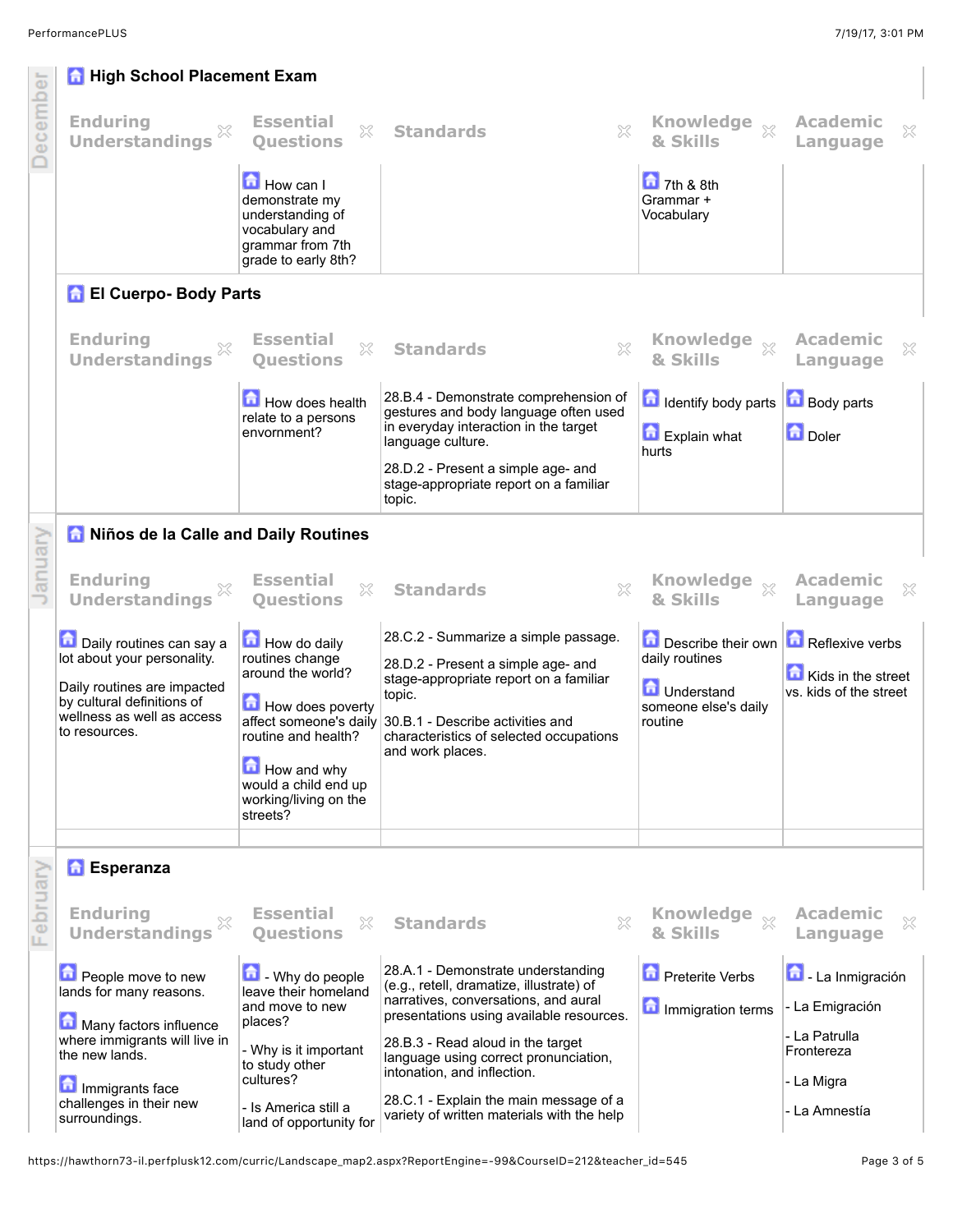|       | Conflicts can arise over<br>immigration, and sometimes<br>there is no one correct<br>answer.<br>Immigrants maintain old<br>tradition and develop new<br>traditions.<br>Immigrants make<br>contributions to their new<br>culture.<br><b>The Ir de compras</b>                                                                           | immigrants?<br>- What influences<br>where immigrants<br>live?<br>- Why might citizens<br>have different<br>viewpoints on<br>immigration?                                                                                                                                                                                                                                                                                                                                                                                                             | of available resources.<br>28.D.2 - Prepare a written or audio-visual<br>presentation (e.g., information exchange<br>with peers using available resources) on<br>a topic of interest in daily life.<br>30.A.3 - Cite examples of selected<br>physical and geological features,<br>vegetation, or animal life indigenous to<br>areas where the target language is<br>spoken.                                                                                                                                                                                                                         |                                                                                                                                                                                                                                     | - La Frontera<br>- El Sindicato                                                                                                                                                                                                                  |
|-------|----------------------------------------------------------------------------------------------------------------------------------------------------------------------------------------------------------------------------------------------------------------------------------------------------------------------------------------|------------------------------------------------------------------------------------------------------------------------------------------------------------------------------------------------------------------------------------------------------------------------------------------------------------------------------------------------------------------------------------------------------------------------------------------------------------------------------------------------------------------------------------------------------|-----------------------------------------------------------------------------------------------------------------------------------------------------------------------------------------------------------------------------------------------------------------------------------------------------------------------------------------------------------------------------------------------------------------------------------------------------------------------------------------------------------------------------------------------------------------------------------------------------|-------------------------------------------------------------------------------------------------------------------------------------------------------------------------------------------------------------------------------------|--------------------------------------------------------------------------------------------------------------------------------------------------------------------------------------------------------------------------------------------------|
| March | <b>Enduring</b><br><b>Understandings</b>                                                                                                                                                                                                                                                                                               | <b>Essential</b><br>X<br><b>Ouestions</b>                                                                                                                                                                                                                                                                                                                                                                                                                                                                                                            | $\chi$<br><b>Standards</b>                                                                                                                                                                                                                                                                                                                                                                                                                                                                                                                                                                          | <b>Knowledge</b><br>$\bar{\chi}$<br>& Skills                                                                                                                                                                                        | <b>Academic</b><br>X<br>Language                                                                                                                                                                                                                 |
|       | Members of culture may<br>make assumptions about<br>other cultures based on their person's collective<br>own attitudes, values, and<br>beliefs.<br>Learning a different<br>language or culture leads to<br>greater understanding of<br>one's own and other<br>languages/cultures and why<br>people think and act in<br>different ways. | How is clothing<br>influenced by a<br>background and<br>individual identity?<br>What do clothing<br>costs and styles<br>reflect about the<br>culture of a country?<br>What does clothing<br>say about a person's<br>personality,<br>profession, and the<br>weather?<br>How do shopping<br>practices in Spanish<br>speaking countries<br>compare to ours?<br>What influence does<br>the U.S .have on<br>Spanish speaking<br>countries' buying<br>habits?<br>How does the<br>availability of credit or<br>lack thereof impact a<br>countries' economy? | 28.D.1 - Compose a simple report about<br>family members, friends, objects, or<br>common school and home activities<br>using appropriate punctuation and<br>capitalization.<br>28.D.3 - Give a short presentation<br>supported by visuals regarding family<br>members, friends, objects, or common<br>school and home activities.<br>28.D.4 - Use learned material to write or<br>present original dialogues.<br>29.A.2 - Role-play simple situations that<br>demonstrate knowledge of activities<br>popular in target language cultures (e.g.,<br>home and school activities, holiday<br>customs). | Narrate a simple<br>event in the past.<br>Ask how much<br>something costs<br><b>Express the price</b><br>of an object<br><b>C</b> Give an opinion<br>about how clothing<br>looks or fits<br><b>d</b> Identifying types of<br>stores | Numbers 1-1000<br>Names of<br>currencies<br>Llevar<br>Superlatives<br>Costar<br>Compare clothing<br>Identify different<br>articles of clothing<br>Demonstrative<br>adjectives<br><b>Types of stores</b><br>(either Tienda de or<br>actual words) |
|       | <b>R</b> Los Días Festivos                                                                                                                                                                                                                                                                                                             |                                                                                                                                                                                                                                                                                                                                                                                                                                                                                                                                                      |                                                                                                                                                                                                                                                                                                                                                                                                                                                                                                                                                                                                     |                                                                                                                                                                                                                                     |                                                                                                                                                                                                                                                  |
|       | <b>Enduring</b><br>X<br><b>Understandings</b>                                                                                                                                                                                                                                                                                          | <b>Essential</b><br>X<br><b>Ouestions</b>                                                                                                                                                                                                                                                                                                                                                                                                                                                                                                            | X<br><b>Standards</b>                                                                                                                                                                                                                                                                                                                                                                                                                                                                                                                                                                               | & Skills                                                                                                                                                                                                                            | <b>Academic</b><br>×<br>Language                                                                                                                                                                                                                 |
|       | <b>Although reasons may</b><br>be different, all communities<br>and cultures have<br>celebrations.<br>- Celebrations are influenced to people and culture?<br>by different cultural, religious<br>beliefs.                                                                                                                             | $\Box$ - Why do people<br>celebrate?<br>- How are<br>celebrations important                                                                                                                                                                                                                                                                                                                                                                                                                                                                          |                                                                                                                                                                                                                                                                                                                                                                                                                                                                                                                                                                                                     | <b>D</b> Preterite tense to<br>talk about past events<br><b>D</b> Present<br>Progressive to talk<br>about events<br>happening now                                                                                                   | Pretérito<br><b>D</b> Presente<br>Progresivo                                                                                                                                                                                                     |